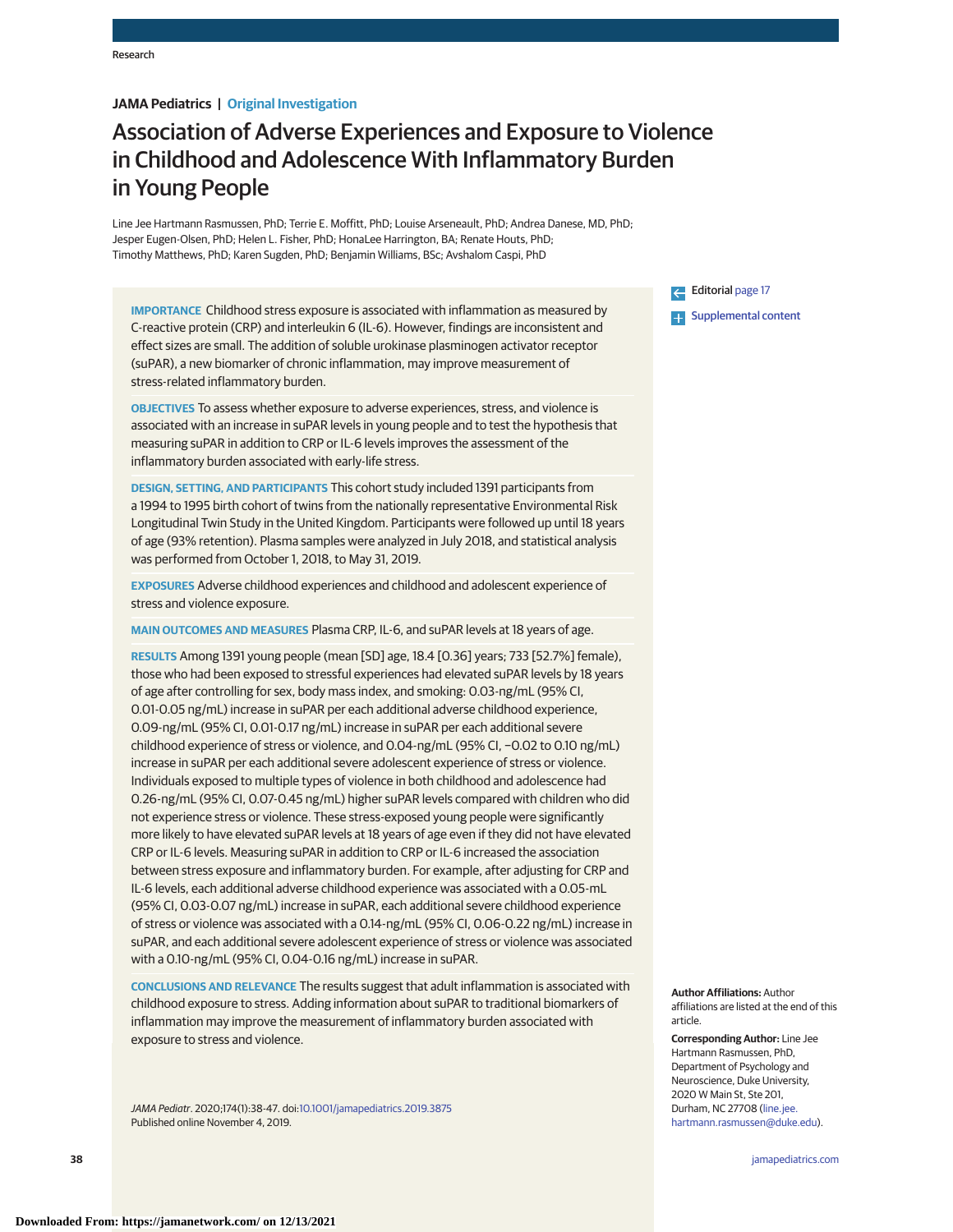E xposure to adverse experiences, stress, and violence<br>during childhood and adolescence is associated with el-<br>evated risk of physical and mental health problems<br>in adulthood <sup>1</sup> many of which have inflammatory origins during childhood and adolescence is associated with elin adulthood, $<sup>1</sup>$  many of which have inflammatory origins.</sup> Inflammation could constitute one of the underlying mechanisms responsible for the biological embedding of childhood stress, indicating an association between exposure to earlylife adversity and adverse health outcomes in later life.<sup>2</sup>

C-reactive protein (CRP) and interleukin 6 (IL-6) are among the most commonly measured biomarkers of inflammation.<sup>3</sup> Different types of adverse experiences have been associated with increased CRP and IL-6 levels,<sup>4</sup> including maltreatment,<sup>5,6</sup> bullying,<sup>7-9</sup> and sexual abuse.<sup>10</sup> However, findings are not consistent; several studies report nonsignificant associations, 4,11,12 and not all associations were found after controlling for the confounding effects of smoking or obesity.<sup>10,13</sup> The Dunedin Longitudinal Study<sup>14</sup> recently found that exposure to childhood risk factors, including adverse childhood experiences (ACEs), was associated with higher levels of a novel biomarker of inflammation, soluble urokinase plasminogen activator receptor (suPAR), in adults independently of smoking and bodymass index (BMI).

suPAR is released to the bloodstream during proinflammatory conditions when the membrane-bound receptor uPAR is cleaved from the surface of immunologically active cells.<sup>15</sup> Plasma levels of suPAR are thought to reflect a person's overall level of immune activity. Elevated suPAR levels are observed in many diseases and pathologic conditions<sup>16-19</sup> and are associated with development and progression of disease, adverse clinical outcomes, and mortality.<sup>20,21</sup> High suPAR levels are also positively correlated with CRP and IL-6 in general and patient populations.<sup>14,22</sup> Whereas CRP is an acute-phase reactant and a marker of acute inflammation and infections,<sup>23</sup> suPAR appears to be less affected by acute conditions.<sup>24</sup> Of interest, suPAR is associated with disease and mortality independent of CRP, 21, 25 the criterion standard marker of inflammation, suggesting that combined use of CRP and suPAR may provide a more accurate estimate of inflammatory burden by combining information about acute and chronic inflammation. Less is known about how suPAR compares with IL-6. Interleukin 6 is an important cytokine with proinflammatory or anti-inflammatory properties depending on the specific immunologic context. In addition to the immunologic functions of IL-6 in the acute-phase response, infections, inflammation, and cancer, IL-6 exerts multiple pleiotropic effects on other cell types, thereby regulating metabolism, hematopoiesis, and the neuroendocrine system.<sup>26</sup> Although suPAR has been found to be associated with clinical outcomes independent of IL-6,<sup>25</sup> whether the combined use of IL-6 and suPAR also provides additive information about inflammatory burden is unknown.

This report extends a previous study $14$  by investigating the association between suPAR and exposure to adverse experiences, stress, and violence during childhood and adolescence in the population-representative Environmental Risk (E-Risk) Longitudinal Twin Study followed up to 18 years of age. We assessed multiple types of adverse experiences during childhood and adolescence and cumulatively across the first 2 decades of life inside

#### **Key Points**

**Question** Is exposure to adverse experiences, stress, and violence in childhood associated with an increase in blood levels of the inflammatory biomarker soluble urokinase plasminogen activator receptor in young people?

**Findings** In this cohort study of 1391 young people followed up to 18 years of age in the United Kingdom, exposure to adverse experiences, stress, and violence during childhood or adolescence was associated with elevated levels of the soluble urokinase plasminogen activator receptor at 18 years of age, even in children who did not have elevated C-reactive protein or interleukin 6 levels.

**Meaning** The findings suggest that stress-related inflammation begins at a relatively young age, and the measurement of this inflammatory burden may be improved by adding information about soluble urokinase plasminogen activator receptor to traditional biomarkers of inflammation.

and outside the family, including emotional, physical, and sexual abuse; emotional and physical neglect; peer bullying; cyber bullying; and crime violence. In addition to evaluating these experiences in relation to suPAR, we compared the association of stress and violence exposure with CRP and IL-6 levels and tested whether adding suPAR to the measurement of CRP or IL-6 levels provides additional information about inflammation associated with stress and violence exposure.

## Methods

#### Sample

This cohort study includedmembers of the E-Risk Longitudinal Twin Study, which tracks the development of a 1994-1995 birth cohort of 2232 British children.<sup>26</sup> In brief, the E-Risk Longitudinal Twin Study sample was constructed from 1999 to 2000, when 1116 of 1203 eligible families (92.8%) with same-sex 5-year-old twins participated in home-visit assessments. This sample comprises 1242 (55.7%) monozygotic (MZ) and 990 (44.4%) dizygotic (DZ) twins; sex was evenly distributed within zygosity (1140 [51.1%] female). Home visits were conducted when participants were aged  $5, 7, 10, 12,$  and, most recently, 18 years of age (n = 2066 [92.6%]). At 18 years of age, each twin was interviewed by a different interviewer. The Joint South London and Maudsley and the Institute of Psychiatry research ethics committee approved each phase of the study. Parents gave written informed consent, and twins gave oral assent between 5 and 12 years of age and then written informed consent at 18 years of age. Plasma samples were analyzed in July 2018, and statistical analysis was performed from October 1, 2018, to May 31, 2019.

The sample represents socioeconomic conditions in the United Kingdom, as reflected in the families' distribution on a neighborhood-level socioeconomic index (ACORN [A Classification of Residential Neighborhoods], developed by CACI Inc for commercial use): 25.6% of E-Risk Longitudinal Twin Study families live in wealthy achiever neighborhoods compared with 25.3% nationwide, 5.3% vs 11.6% live in urban prosperity neighborhoods, 29.6% vs 26.9% live in comfortably off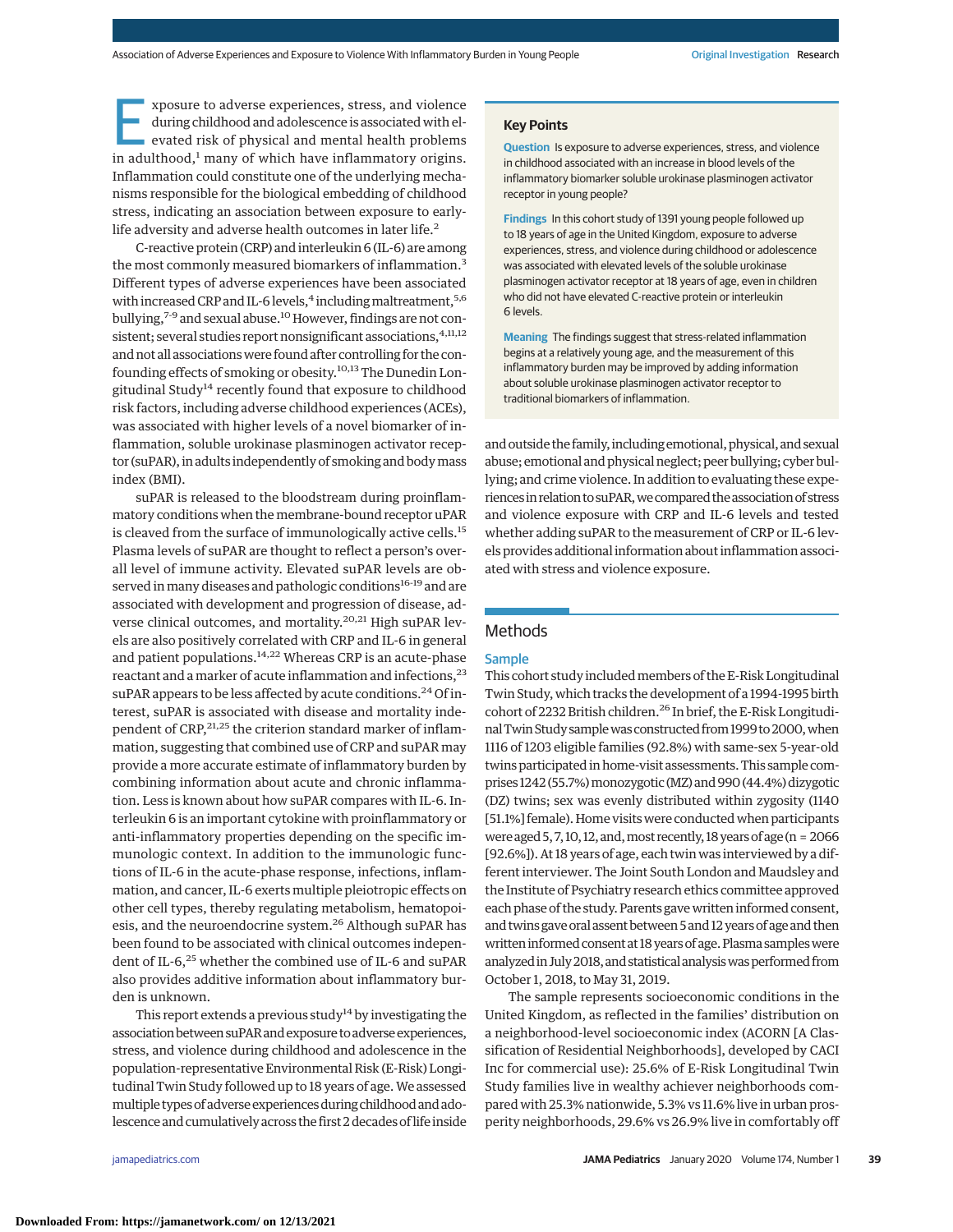neighborhoods, 13.4% vs 13.9% live in moderate means neighborhoods, and 26.1% vs 20.7% live in hard-pressed neighborhoods. The E-Risk Longitudinal Twin Study underrepresents urban prosperity neighborhoods because such households are often childless.

## Exposure to Adverse Experiences in Childhood and Adolescence

We assessed 4 forms of stressful experiences in childhood: (1) ACEs, as introduced by the US Centers for Disease Control and Prevention ACEs Study<sup>1</sup> and expanded by the Philadelphia Urban ACE Survey<sup>27</sup>; (2) exposure to 6 types of severe childhood experiences of stress or violence between birth to 12 years of age; (3) exposure to 7 types of severe adolescent experiences of stress or violence at 12 to 18 years of age; and (4) exposure to cumulative stress and violence experiences throughout the life, as determined by applying latent class analysis (LCA) to stress and violence experiences data in childhood and adolescence. These measures have been reported previously28-31 and are described in the Box and detailed in eMethods 1 to 4 in the [Supplement.](https://jamanetwork.com/journals/jama/fullarticle/10.1001/jamapediatrics.2019.3875?utm_campaign=articlePDF%26utm_medium=articlePDFlink%26utm_source=articlePDF%26utm_content=jamapediatrics.2019.3875)

## Inflammatory Biomarkers

Venous blood was collected from 1700 of the 2066 participants (82.3%) with EDTA tubes. Tubes were spun at 2500*g* for 10minutes and plasma samples obtained. Samples were stored at −80°C. Plasma samples were available for 1448 participants. Plasma CRP (high-sensitivity CRP) was measured using enzyme-linked immunosorbent assay (ELISA) (Quantikine ELISA Kit DCRP00, R&D Systems) following the manufacturer's protocol. The coefficient of variation was 5.6%. Plasma IL-6 levels were measured using ELISA (Quantikine HS ELISA Kit HS600C, R&D Systems) following the manufacturer's protocol. The coefficient of variation was 12.6%. Plasma suPAR levels were analyzed using ELISA (suPARnostic AUTO Flex ELISA, ViroGates A/S) following the manufacturer's protocol. The coefficient of variation was 6%.

#### Other Variables Associated With Inflammation

When participants were 18 years of age, we recorded BMI ( calculated as weight in kilograms divided by height in meters squared), body temperature, current daily smoking, current illness and injury (eTable 1 in the [Supplement\)](https://jamanetwork.com/journals/jama/fullarticle/10.1001/jamapediatrics.2019.3875?utm_campaign=articlePDF%26utm_medium=articlePDFlink%26utm_source=articlePDF%26utm_content=jamapediatrics.2019.3875), and use of antiinflammatory medication (corticosteroids) within the past 2 weeks. Children exposed to ACEs or stress and violence may also be exposed to unsanitary homes, which could be associated with elevated suPAR levels and potentially confound associations between ACEs or stress and violence exposure and suPAR level. The cleanliness of the homes was assessed when children were 12 years by home visitors answering the question, "Are visible rooms of the house clean?" (no, somewhat, or yes).

Childhood socioeconomic status (SES) was defined through a standardized composite of parental income, educational level, and occupation. The 3 SES indicators were highly correlated (*r* = 0.57-0.67) and loaded onto 1 latent factor. The populationwide distribution of the resulting factor was divided in tertiles for analyses.<sup>35</sup>

#### Box. Description of Study Measures

#### **ACEs**

Twenty ACEs were measured during childhood and adolescence up to 17 years of age: 10 conventional ACEs, corresponding to the 10 subcategories of childhood adversities introduced by the CDC Adverse Childhood Experiences Study,<sup>1</sup> and 10 expanded ACEs, identified from the results from the Philadelphia Urban ACE Survey and routine activity theory, as previously described.<sup>28</sup> The 10 conventional ACEs included physical abuse, sexual abuse, emotional abuse, physical neglect, emotional neglect, domestic violence exposure, household substance abuse, family history of mental illness, loss of a parent (parental death, separation, or divorce), and parental antisocial behavior. The 10 expanded ACEs included experiencing bullying, living in foster care, low childhood socioeconomic status, peer substance use, low parental monitoring (as evaluated by parents), low parental monitoring (as evaluated by children), participant-perceived unsafe neighborhood, high neighbor crime violence measured via neighbor survey, neighborhood rated as unsafe through systematic social observation, and high-crime neighborhood measured through official police records. Measurement details are provided in eMethods 1 in the [Supplement.](https://jamanetwork.com/journals/jama/fullarticle/10.1001/jamapediatrics.2019.3875?utm_campaign=articlePDF%26utm_medium=articlePDFlink%26utm_source=articlePDF%26utm_content=jamapediatrics.2019.3875) Among children in this study, 197 (14.2%) had no ACEs, 238 (17.1%) had 1 ACE, 229 (16.5%) had 2 ACES, and 727 (52.3%) had 3 or more ACES.

#### **Severe Childhood Experiences of Stress or Violence**

Exposure to 6 types of severe childhood experiences of stress or violence was assessed repeatedly when the children were 5, 7, 10, and 12 years of age, including exposure to domestic intimate partner violence between the mother and her partner, frequent bullying by peers, physical maltreatment by an adult, sexual abuse, emotional abuse and neglect, and physical neglect. Exposures were coded from 12-year dossiers for each child that comprised information from home visit staff, mothers, children, family physicians, and child protection interventions. Each exposure during childhood was coded on a 3-point scale (0 indicating no exposure, 1 indicating probable or less severe exposure, and 2 indicating definite or severe exposure). Following the guidelines by Finkelhor et al,<sup>32</sup> we operationalized severe childhood experiences of stress or violence as the total number of adverse event types experienced by a child. All severe childhood experiences or stress or violence were summed. Measurement details are provided in eMethods 2 in the [Supplement.](https://jamanetwork.com/journals/jama/fullarticle/10.1001/jamapediatrics.2019.3875?utm_campaign=articlePDF%26utm_medium=articlePDFlink%26utm_source=articlePDF%26utm_content=jamapediatrics.2019.3875) Among children in this study, 1004 (72.2%) had no severe childhood experiences of stress or violence, 298 (21.4%) had 1 experience, 59 (4.2%) had 2 experiences, and 30 (2.2%) had 3 or more experiences.

#### **Severe Adolescent Experiences of Stress or Violence**

Severe adolescent experiences of stress or violence between the ages of 12 and 18 years were assessed at age 18 years of age when the twins were interviewed using the JVQ-R2,<sup>33,34</sup> adapted as a clinical interview.<sup>29</sup> The adapted JVQ-R2 comprised 45 questions covering 7 different forms of adverse experience: crime violence, peer or sibling violence, cyber bullying, sexual abuse, maltreatment, family violence, and neglect. Like severe childhood experiences of stress or violence experiences, each exposure during adolescence was coded on a 3-point scale (0 indicating no exposure, 1 indicating probable or less severe exposure, and 2 indicating definite or severe exposure). Severe adolescent experiences of stress or violence were derived by summing the number of severe adolescent experiences of stress or violence. Measurement details are provided in eMethods 3 in the [Supplement.](https://jamanetwork.com/journals/jama/fullarticle/10.1001/jamapediatrics.2019.3875?utm_campaign=articlePDF%26utm_medium=articlePDFlink%26utm_source=articlePDF%26utm_content=jamapediatrics.2019.3875) In this study,

(continued)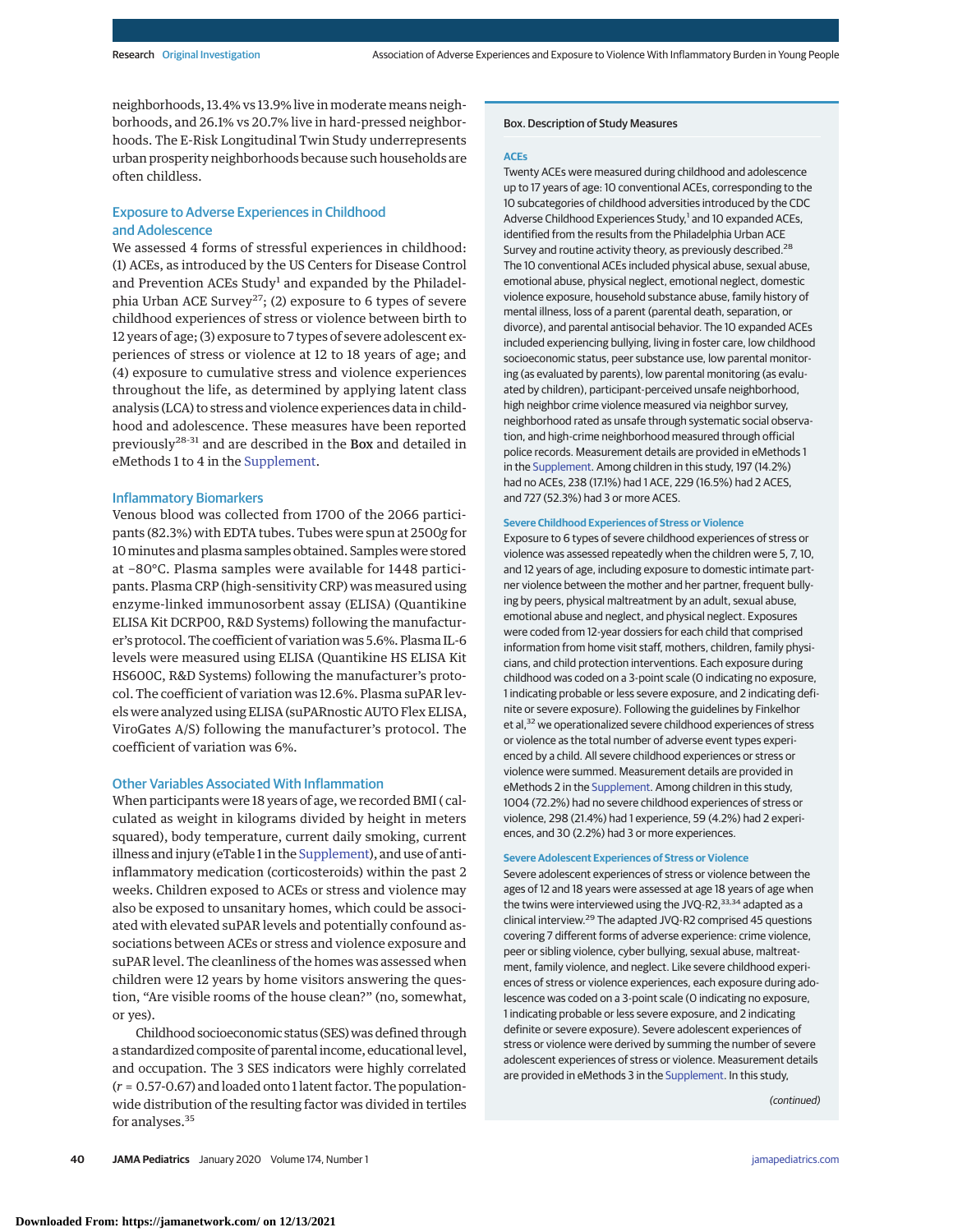## Box. (continued)

887 adolescents (63.8%) had no severe adverse experiences, 275 (19.8%) had 1 experience, 131 (9.4%) had 2 experiences, and 98 (7.0%) had 3 or more experiences.

#### **Cumulative Stress and Violence Experiences**

Three groups of stress or violence experiences were identified with latent class analysis combining the 6 childhood and the 7 adolescent measures of severe experiences of stress or violence, as previously described.<sup>31</sup> The latent class analysis classified participants into groups based on the degree of each participant's exposure (none, moderate, or severe), and the analysis was performed using only participants who experienced at least 1 form of stress or violence experience. The 3 groups identified were (1) individuals who were exposed primarily to parental intimate partner violence during childhood (n = 213 [15.3%]), (2) individuals who were mainly bullied by peers and experienced street crime during childhood and adolescence (n = 354 [25.4%]), and (3) individuals who experienced multiple types of violence during childhood and adolescence (n = 129 [9.3%]). Measurement details are provided in eMethods 4 in the [Supplement.](https://jamanetwork.com/journals/jama/fullarticle/10.1001/jamapediatrics.2019.3875?utm_campaign=articlePDF%26utm_medium=articlePDFlink%26utm_source=articlePDF%26utm_content=jamapediatrics.2019.3875)

Abbreviations: ACEs, adverse childhood experiences; CDC, Centers for Disease Control and Prevention; JVQ-R2, Juvenile Victimization Questionnaire, second revision.

#### Statistical Analysis

Both CRP and IL-6 levels were log-transformed to improve normality of their distributions, as commonly done.<sup>36</sup> Distributions of CRP, IL-6, and suPAR levels are shown in the eFigure in the [Supplement.](https://jamanetwork.com/journals/jama/fullarticle/10.1001/jamapediatrics.2019.3875?utm_campaign=articlePDF%26utm_medium=articlePDFlink%26utm_source=articlePDF%26utm_content=jamapediatrics.2019.3875) Sex-adjusted regression coefficients were calculated to test associations between the inflammatory biomarkers with clinical characteristics of the sample. The association between ACEs or stress and violence exposure and inflammation was tested using ordinary least squares regression, with continuous measures of CRP, IL-6, and suPAR levels. Models were adjusted for sex, BMI, and smoking. Analyses of suPAR levels were adjusted for cleanliness of the home, childhood SES, CRP level, or IL-6 level. We report unstandardized B and standardized β coefficients,with 95% CIs adjusted to control for the nonindependence of observations of twins within families. Estimates and 95% CIs for log-transformed variables were back-transformed by exponentiating.

To analyze associations of ACEs or stress and violence exposure with combined CRP (untransformed values) and suPAR levels or combined IL-6 (untransformed values) and suPAR levels, we created groups characterized by high or low levels of CRP and suPAR or IL-6 and suPAR, as previously described.<sup>14</sup> For CRP, we used the established clinical cutoff (3 mg/L [to convert to nanomoles per liter, multiply by 9.524]) to identify participants with high CRP levels; thus, high CRP level indicates a CRP level greater than 3 mg/L (n = 287 [20.6%]). Clinical cutoffs for suPAR and IL-6 have not yet been established. To identify participants with high suPAR or high IL-6 levels, we chose a cutoff for each that corresponded to a similar percentage as high CRP level; thus, high suPAR level indicates a suPAR level greater than 3.81 ng/mL (n = 286 [20.6%]), and high IL-6 level indicates an IL-6 level greater than 1.48 pg/mL (n = 286 [20.6%]). We created 4 groups of individuals characterized by (1) low CRP and low suPAR levels

 $(n = 920 [66.1\%])$ , (2) high CRP and low suPAR levels  $(n = 185)$ [13.3%]), (3) low CRP and high suPAR levels (n = 184 [13.2%]), and (4) high CRP and high suPAR levels (n = 102 [7.3%]). Similarly, we created 4 groups of individuals characterized by (1) low IL-6 and low suPAR levels ( $n = 916$  [65.9%]), (2) high IL-6 and low suPAR levels (n = 189 [13.6%]), (3) low IL-6 and high suPAR levels (n = 189 [13.6%]), and (4) high IL-6 and high suPAR levels (n = 97 [7.0%]).

In addition, we performed an LCA that combined ln(CRP), ln(IL-6), and suPAR to classify participants into groups based on each participant's levels of the 3 biomarkers, accounting for clustering of twins within families. The LCA identified 3 inflammation groups of individuals (eTable 2 and eTable 3 in the [Supplement\)](https://jamanetwork.com/journals/jama/fullarticle/10.1001/jamapediatrics.2019.3875?utm_campaign=articlePDF%26utm_medium=articlePDFlink%26utm_source=articlePDF%26utm_content=jamapediatrics.2019.3875): low levels of all 3 biomarkers, elevated CRP and IL-6 levels, and elevated CRP, IL-6, and suPAR levels. The association between stress and violence exposure and the inflammation groups was tested using multinomial logistic regression, reporting odds ratios (ORs) with 95% CIs. Twosided *P* < .05 was a priori designated statistically significant.

#### Results

Of the 2066 children participating at 18 years of age, 1419 (68.7%) had complete data for childhood and adolescent adverse experiences; CRP, IL-6, and suPAR measurements at 18 years of age; and the covariates BMI and smoking. Participants with levels greater than 4 SDs above the means of CRP  $(n = 18)$ , IL-6  $(n = 7)$ , or suPAR  $(n = 3)$  levels were excluded, leaving a final sample of 1391 (mean [SD] age, 18.4 [0.36] years; 733 [52.7%] female). No significant differences were found for those with complete data included in this article vs those without in terms of mean SES (mean, 1.99 [95% CI, 1.95-2.04] vs 2.02 [95% CI, 1.97-2.08]; *P* = .47), ACEs (mean, 3.22 [95% CI, 3.08- 3.36] vs 3.04 [95% CI, 2.86-3.21]; *P* = .17), severe childhood experiences of stress or violence (mean, 0.36 [95% CI, 0.33- 0.40] vs 0.34 [95% CI, 0.29-0.39]; *P* = .49), or severe adolescent experiences of stress or violence (mean, 0.60 [95% CI, 0.55-0.65] vs 0.55 [95% CI, 0.49-0.62]; *P* = .34).

Correlates of CRP, IL-6, and suPAR are given in Table 1. Compared with male participants, female participants had higher levels of CRP (*r* = 0.14; 95% CI, 0.08-0.20; *P* < .001) and suPAR (*r* = 0.23; 95% CI, 0.17-0.29; *P* < .001) but not IL-6 (r = 0.002; 95% CI, −0.06 to 0.06;*P* = .95). Participants with high BMIs had higher levels of all 3 inflammatory biomarkers (CRP: *r* = 0.35; 95% CI, 0.30-0.40; *P* < .001; IL-6: *r* = 0.19; 95% CI, 0.13-0.24; *P* < .001; and suPAR: *r* = 0.29; 95% CI, 0.22-0.35;*P* < .001). Tobacco smoking was associated with elevated levels of IL-6 (*r* = 0.06; 95% CI, 0.005-0.12;*P* = .03) and suPAR (*r* = 0.22; 95% CI, 0.16-0.28;*P* < .001) butnotCRP (*r* = 0.04;95%CI,−0.02 to0.09; *P* = .20). In contrast, acute conditions, such as body temperature and current illness or injury (Table 1 and eTable 1 in the [Supple](https://jamanetwork.com/journals/jama/fullarticle/10.1001/jamapediatrics.2019.3875?utm_campaign=articlePDF%26utm_medium=articlePDFlink%26utm_source=articlePDF%26utm_content=jamapediatrics.2019.3875)[ment\)](https://jamanetwork.com/journals/jama/fullarticle/10.1001/jamapediatrics.2019.3875?utm_campaign=articlePDF%26utm_medium=articlePDFlink%26utm_source=articlePDF%26utm_content=jamapediatrics.2019.3875), were associated with elevated levels of CRP (body temperature: *r* = 0.06; 95% CI, 0.004-0.12; *P* = .04; current illness or injury: *r* = 0.18; 95% CI, 0.12-0.23;*P* < .001) and IL-6 (current illness or injury: *r* = 0.14; 95% CI, 0.08-0.20; *P* < .001) but not suPAR (body temperature: *r* = 0.03; 95% CI, −0.03 to 0.09; *P* = .31; current illness or injury: *r* = 0.02; 95% CI, −0.03 to 0.08;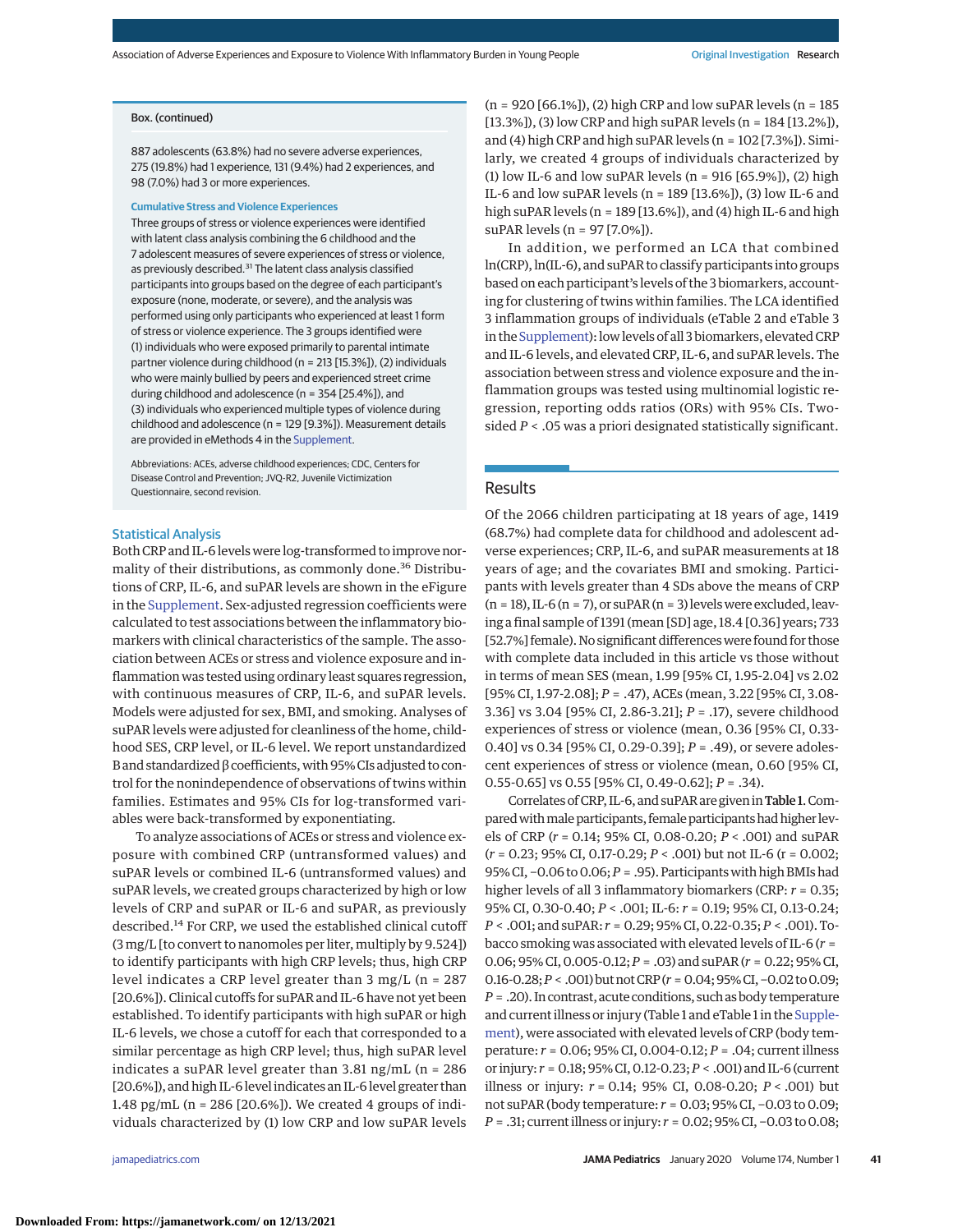|                                                                        |                             | CRP <sup>a</sup>                                                                                                                                                                                                                          |           | $IL-6a$                                              |           | suPAR                                                                                                                                                                     |           |
|------------------------------------------------------------------------|-----------------------------|-------------------------------------------------------------------------------------------------------------------------------------------------------------------------------------------------------------------------------------------|-----------|------------------------------------------------------|-----------|---------------------------------------------------------------------------------------------------------------------------------------------------------------------------|-----------|
| Variable                                                               | Total                       | r (95% CI) <sup>b</sup>                                                                                                                                                                                                                   | P Value   | $r(95\% \text{ Cl})^b$                               | P Value   | r (95% CI) <sup>b</sup>                                                                                                                                                   | P Value   |
| Correlates of<br>inflammation                                          |                             |                                                                                                                                                                                                                                           |           |                                                      |           |                                                                                                                                                                           |           |
| Female, No./<br>total No. (%)                                          | 733/1391 (52.7)             | 0.14(0.08 to 0.20)                                                                                                                                                                                                                        | < .001    | $0.002$ (-0.06 to 0.06)                              | .95       | 0.23(0.17 to 0.29)                                                                                                                                                        | < .001    |
| BMI, mean (SE)                                                         | 22.9(0.15)                  | 0.35(0.30 to 0.40)                                                                                                                                                                                                                        | < .001    | $0.19(0.13 \text{ to } 0.24)$                        | < .001    | $0.29(0.22 \text{ to } 0.35)$                                                                                                                                             | < .001    |
| Daily smoking,<br>No./total No. (%)                                    | 315/1391 (22.6)             | $0.04 (-0.02 to 0.09)$                                                                                                                                                                                                                    | .20       | $0.06$ (0.005 to 0.12)                               | .03       | $0.22$ (0.16 to 0.28)                                                                                                                                                     | < .001    |
| Body<br>temperature,<br>mean (SE), $^{\circ}$ C                        | 36.3(0.02)                  | 0.06(0.004 to 0.12)                                                                                                                                                                                                                       | .04       | $0.06$ (-0.01 to 0.12)                               | .07       | $0.03$ (-0.03 to 0.09)                                                                                                                                                    | .31       |
| Current illness or<br>injury, No./total<br>No. $(\%)^c$                | 323/1390 (23.2)             | $0.18(0.12 \text{ to } 0.23)$                                                                                                                                                                                                             | < .001    | $0.14$ (0.08 to 0.20)                                | < .001    | $0.02$ (-0.03 to 0.08)                                                                                                                                                    | .36       |
| Anti-inflammatory<br>medication use,<br>No./total No. (%) <sup>d</sup> | 17/1391(1.2)                | $0.01$ (-0.04 to 0.06)                                                                                                                                                                                                                    | .65       | $-0.04$ ( $-0.15$ to 0.07)                           | .46       | $0.008 (-0.07 to 0.08)$                                                                                                                                                   | .83       |
| Cleanliness of<br>home, No./total<br>No. (%)                           | 107/1342 (8.0) <sup>e</sup> | $-0.04$ ( $-0.10$ to 0.02)                                                                                                                                                                                                                | .22       | $-0.07$ ( $-0.12$ to $-0.005$ )                      | .03       | $-0.11$ ( $-0.17$ to $-0.05$ )                                                                                                                                            | < .001    |
| Socioeconomic<br>status, No./total<br>No. (%)                          | $466/1391(33.5)^{f}$        | $-0.05$ ( $-0.11$ to $0.01$ )                                                                                                                                                                                                             | .09       | $-0.10$ ( $-0.16$ to $-0.03$ )                       | .002      | $-0.16$ ( $-0.22$ to $-0.10$ )                                                                                                                                            | < .001    |
| Inflammatory<br>biomarkers,<br>mean (SE)                               |                             |                                                                                                                                                                                                                                           |           |                                                      |           |                                                                                                                                                                           |           |
| CRP level, mg/L <sup>a</sup>                                           | 2.34(0.11)                  | <b>NA</b>                                                                                                                                                                                                                                 | <b>NA</b> | 0.39(0.33 to 0.44)                                   | < .001    | 0.25(0.20 to 0.31)                                                                                                                                                        | < .001    |
| IL-6 level.<br>pq/mL <sup>a</sup>                                      | 1.19(0.03)                  | $0.39(0.33)$ to $0.44$ )                                                                                                                                                                                                                  | < .001    | <b>NA</b>                                            | <b>NA</b> | 0.27(0.21 to 0.33)                                                                                                                                                        | < .001    |
| suPAR level,<br>nq/mL                                                  | 3.23(0.03)                  | 0.25(0.20 to 0.31)                                                                                                                                                                                                                        | < .001    | 0.27(0.21 to 0.33)                                   | < .001    | <b>NA</b>                                                                                                                                                                 | <b>NA</b> |
|                                                                        |                             | Abbreviations: BMI, body mass index (calculated as weight in kilograms divided<br>by height in meters squared); CRP, C-reactive protein; E-Risk, Environmental<br>Risk; IL-6, interleukin 6; NA, not applicable; suPAR, soluble urokinase |           | injuries are provided in eTable 1 in the Supplement. |           | day of blood sample obtainment. Correlations with individual illnesses and<br><sup>d</sup> Any use of anti-inflammatory medication (corticosteroids) in the past 2 weeks. |           |

plasminogen activator receptor.

SI conversion factor: To convert CRP to nanomoles per liter, multiply by 9.524.

<sup>a</sup> Log-transformed (natural logarithm).

 $<sup>b</sup>$  Standardized estimated regression coefficients; all correlations were adjusted</sup> for sex, and P values were adjusted for clustering within families.

<sup>c</sup> The current illness or injury index is a count of 16 conditions present on the

*P* = .36). Use of anti-inflammatory medication (corticosteroids) in the past 2 weeks was not associated with any of the inflammatory biomarkers (CRP: *r* = 0.01; 95% CI, -0.04 to 0.06; *P* = .65: IL-6: *r* = −0.04; 95% CI, −0.15 to0.07;*P* = .46; suPAR: *r* = 0.008; 95% CI, −0.07 to 0.08;*P* = .83). The 3 inflammatory biomarkers (CRP, IL-6, and suPAR)were positively intercorrelated (*r* = 0.25– 0.39) (Table 1).

# Association of Adverse Experiences

## With Inflammatory Biomarker Levels

Children exposed tomore ACEs had higher levels of suPAR and IL-6 but not CRP at 18 years of age. Only the association with suPAR remained after adjustment for sex, BMI, and smoking (CRP:B = 1.00;95%CI,0.97-1.03; IL-6:B = 1.01;95%CI, 1.00-1.03; suPAR: B = 0.03; 95% CI, 0.01-0.05) (Table 2). In general, adverse experiences were most strongly associated with suPAR at 18 years of age. Participants who experienced stress and violence exposure as children had higher levels of suPAR and IL-6 but not CRP even after controlling for sex, BMI, and smoking (suPAR:  $B = 0.09$ , 95%CI,0.01-0.17; IL-6:B = 1.06; 95%CI, 1.01-1.12;CRP:B = 1.04; 95% CI,0.92-1.17) (Table 2). Participantswho experienced stress and violence exposure as adolescents had higher levels of suPAR and CRP but not IL-6 (suPAR: B = 0.11; 95% CI, 0.05-0.18; CRP: B = 1.09, 95%CI, 1.00-1.18; IL-6:B = 1.02; 95%CI,0.99-1.06), but none of these associations remained after adjustment for covariates (Table 2). Participants exposed to cumulative adverse experiences across childhood and adolescencehad elevated suPAR levels. In particular, levels of suPAR (but not CRP or IL-6) were elevated among those exposed to domestic violence (suPAR: B = 0.25, 95% CI, 0.10-0.40; CRP: B = 1.04; 95% CI, 0.83-1.29; IL-6:  $B = 1.01$ ; 95% CI, 0.91-1.13) and those who experienced multiple types of violence in childhood and adolescence (suPAR: B = 0.26; 95% CI, 0.07-0.45; CRP: B = 1.06; 95% CI, 0.81-1.38; IL-6: B = 1.02; 95% CI, 0.88-1.18) even after controlling for sex, BMI, and smoking (Table 2).

e Number of homes reported to be unclean by home visitors when children were 12 years of age. A total of 205 (15.3%) were reported as somewhat clean,

<sup>f</sup> Number of families scored as low on the social class composite. A total of 469 (33.7%) were scored as middle social class, and 456 (32.8%) were scored as

and 1030 (76.8%) were reported as clean.

high social class.

Correlations among different types of adverse experiences (eg, physical abuse, street crime, and cyber bullying) and CRP, IL-6, and suPAR levels are presented in eTable 4 in the [Supple](https://jamanetwork.com/journals/jama/fullarticle/10.1001/jamapediatrics.2019.3875?utm_campaign=articlePDF%26utm_medium=articlePDFlink%26utm_source=articlePDF%26utm_content=jamapediatrics.2019.3875)[ment.](https://jamanetwork.com/journals/jama/fullarticle/10.1001/jamapediatrics.2019.3875?utm_campaign=articlePDF%26utm_medium=articlePDFlink%26utm_source=articlePDF%26utm_content=jamapediatrics.2019.3875) suPAR was associated with various forms of adverse experiences, suggesting that the elevation in suPAR levels among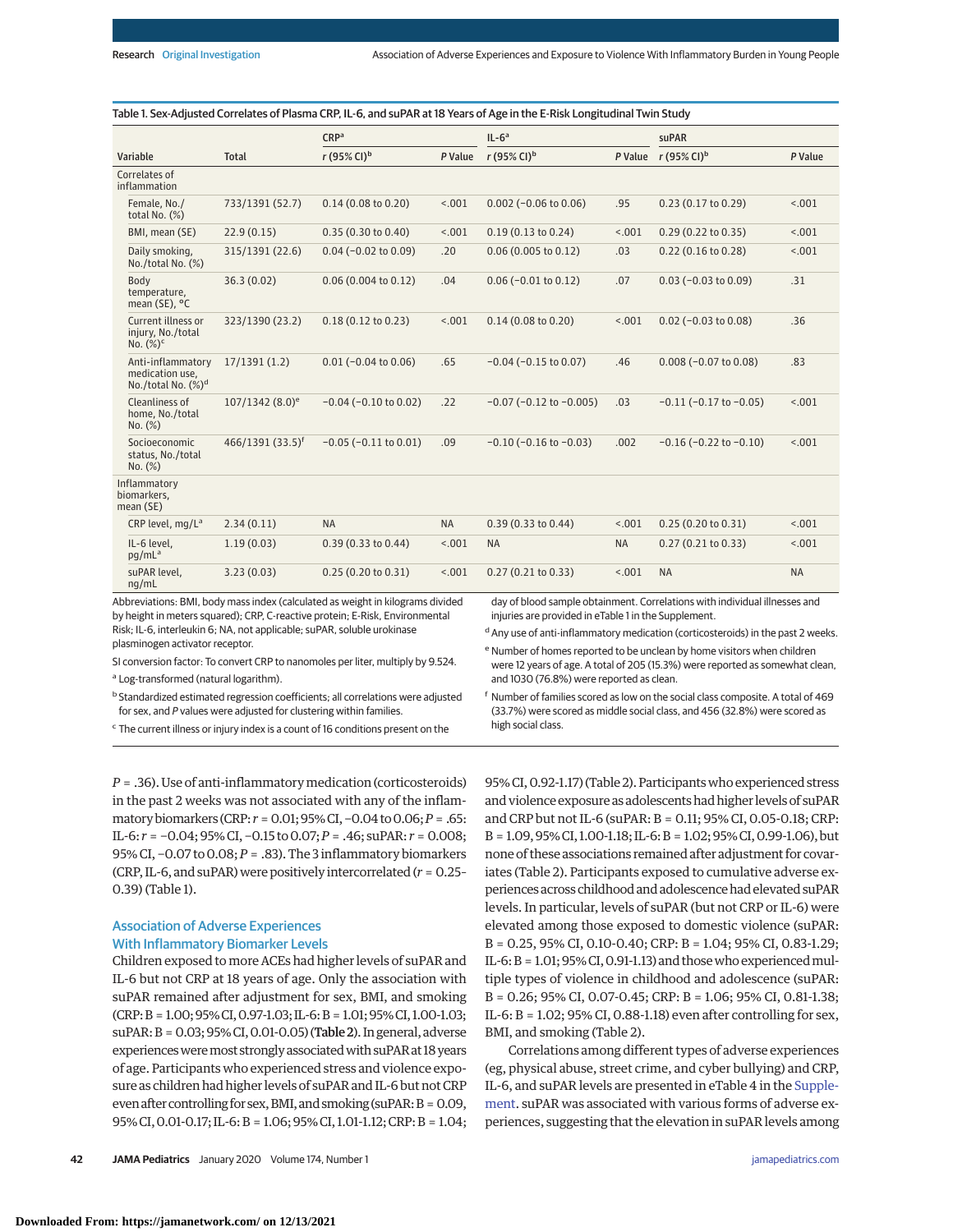| $\begin{array}{c} 1.01 \\ (0.98 \text{ to } 1.04) \end{array}$<br>B (95% CI) <sup>c,d</sup><br>Unadjusted<br>CRPª<br>Measure<br>Adverse                                                                                                                                                                                                       |                                                              |                            |                                          |                                                                |                                                             |                                                       |                                                                                                                                                                                                                                                                                     |                                                                |                                                                |                                                                |                                                                          |
|-----------------------------------------------------------------------------------------------------------------------------------------------------------------------------------------------------------------------------------------------------------------------------------------------------------------------------------------------|--------------------------------------------------------------|----------------------------|------------------------------------------|----------------------------------------------------------------|-------------------------------------------------------------|-------------------------------------------------------|-------------------------------------------------------------------------------------------------------------------------------------------------------------------------------------------------------------------------------------------------------------------------------------|----------------------------------------------------------------|----------------------------------------------------------------|----------------------------------------------------------------|--------------------------------------------------------------------------|
|                                                                                                                                                                                                                                                                                                                                               |                                                              |                            |                                          | $11 - 6^a$                                                     |                                                             |                                                       |                                                                                                                                                                                                                                                                                     | <b>SuPAR</b>                                                   |                                                                |                                                                |                                                                          |
|                                                                                                                                                                                                                                                                                                                                               |                                                              | Adjusted <sup>b</sup>      |                                          | Unadjusted                                                     |                                                             | Adjusted <sup>b</sup>                                 |                                                                                                                                                                                                                                                                                     | Unadjusted                                                     |                                                                | Adjusted <sup>b</sup>                                          |                                                                          |
|                                                                                                                                                                                                                                                                                                                                               | $(95\%$ CI) <sup>e</sup>                                     | B (95% CI) <sup>c, d</sup> | $(95\%$ CI) <sup>e</sup><br>$\circ$      | B (95% CI) <sup>c,d</sup>                                      | $(95\%$ CI) <sup>e</sup>                                    | <b>B</b> (95% CI) <sup>c,d</sup>                      | $(95\%$ CI) <sup>e</sup>                                                                                                                                                                                                                                                            | <b>B</b> (95% CI) <sup>c</sup>                                 | $(95\%$ CI) <sup>e</sup>                                       | <b>B</b> (95% CI) <sup>c</sup>                                 | $(95\%$ CI) <sup>e</sup>                                                 |
| experiences<br>childhood                                                                                                                                                                                                                                                                                                                      | $(-0.04 to 0.08)$<br>0.02                                    | $1.00$<br>(0.97 to 1.03)   | $(-0.06 to 0.06)$<br>.002                | $\begin{array}{c} 1.02 \\ (1.01 \text{ to } 1.03) \end{array}$ | $\begin{array}{c} 0.08 \\ (0.02~{\rm to}~0.13) \end{array}$ | $1.01$<br>(1.00 to 1.03)                              | $\begin{array}{c} 0.06 \ (-0.01 \text{ to } 0.12) \end{array}$                                                                                                                                                                                                                      | $\begin{array}{c} 0.05 \\ (0.02 \text{ to } 0.07) \end{array}$ | $\begin{array}{c} 0.13 \\ (0.06 \text{ to } 0.19) \end{array}$ | $\begin{array}{c} 0.03 \\ (0.01~{\rm to}~0.05) \end{array}$    | $\begin{array}{c} 0.08 \\ (0.02 \text{ to } 0.15) \end{array}$           |
| (0.95 to 1.22)<br>1.07<br>experiences<br>of stress or<br>Childhood<br>violence                                                                                                                                                                                                                                                                | $(-0.03 to 0.09)$<br>0.03                                    | $1.04$<br>(0.92 to 1.17)   | $0.02$<br>(-0.04 to 0.08)                | $\begin{array}{c} 1.08 \\ (1.03 \text{ to } 1.14) \end{array}$ | $\begin{array}{c} 0.09 \\ (0.03 to 0.14) \end{array}$       | $\begin{array}{c} 1.06 \\ (1.01 to 1.12) \end{array}$ | $\begin{array}{c} 0.07 \\ (0.01 \text{ to } 0.13) \end{array}$                                                                                                                                                                                                                      | $0.15$<br>(0.06 to 0.24)                                       | $\begin{array}{c} 0.11 \\ (0.05~{\rm to}~0.17) \end{array}$    | $\begin{array}{c} 0.09 \\ (0.01 \text{ to } 0.17) \end{array}$ | $\begin{array}{c} 0.07 \\ (0.01\  \, \mathrm{to}\  \, 0.12) \end{array}$ |
| (1.00 to 1.18)<br>1.09<br>experiences<br>of stress or<br>Adolescent<br>violence                                                                                                                                                                                                                                                               | $(-0.002 to 0.11)$<br>0.05                                   | (0.97 to 1.14)<br>1.05     | $(-0.02 to 0.09)$<br>0.03                | (0.99 to 1.06)<br>1.02                                         | $0.03$<br>(-0.02 to 0.09)                                   | (0.97 to 1.05)<br>$1.01\,$                            | $(-0.05 to 0.07)$<br>0.01                                                                                                                                                                                                                                                           | (0.05 to 0.18)<br>0.11                                         | $\begin{array}{c} 0.11 \\ (0.05~{\rm to}~0.18) \end{array}$    | $0.04$<br>(-0.02 to 0.10)                                      | $0.04$<br>(-0.02 to 0.10)                                                |
| Groups of Cumulative Experiences of Stress or Violence                                                                                                                                                                                                                                                                                        |                                                              |                            |                                          |                                                                |                                                             |                                                       |                                                                                                                                                                                                                                                                                     |                                                                |                                                                |                                                                |                                                                          |
| 1.10<br>violence in<br>to parental<br>childhood <sup>f</sup><br>Exposure<br>intimate<br>partner                                                                                                                                                                                                                                               | $(0.87 \text{ to } 1.40)$ $(-0.10 \text{ to } 0.24)$<br>0.07 | $1.04$<br>(0.83 to 1.29)   | $0.03$<br>(-0.13 to 0.18)                | $\begin{array}{c} 1.04 \\ (0.93 \text{ to } 1.16) \end{array}$ | $(-0.11 to 0.24)$ $(0.91 to 1.13)$<br>0.07                  | 1.01                                                  | $0.02$<br>(-0.15 to 0.20)                                                                                                                                                                                                                                                           | (0.17 to 0.49)<br>0.33                                         | $\begin{array}{c} 0.36 \\ (0.19 \text{ to } 0.53) \end{array}$ | (0.10 to 0.40)<br>0.25                                         | (0.11 to 0.43)<br>0.27                                                   |
| (1.00 to 1.44)<br>1.20<br>crime stress and<br>violence during<br>peer and street<br>childhood and<br>adolescence <sup>f</sup><br>Exposure to                                                                                                                                                                                                  | $(-0.003 to 0.26)$<br>0.13                                   | (0.89 to 1.27)<br>1.06     | $(-0.08 to 0.17)$<br>04                  | (0.94 to 1.11)                                                 | $(-0.09 to 0.17)$<br>0.04                                   | (0.91 to 1.07)<br>0.99                                | $(-0.15 to 0.11)$<br>$-0.02$                                                                                                                                                                                                                                                        | $\begin{array}{c} 0.16 \\ (0.03 to 0.29) \end{array}$          | (0.03 to 0.31)<br>0.17                                         | $0.02$<br>(-0.10 to 0.13)                                      | $(-0.11 to 0.14)$<br>0.02                                                |
| $(0.86 \text{ to } 1.52)$<br>1.14<br>multiple types<br>childhood and<br>adolescence <sup>t</sup><br>Exposure to<br>of violence<br>during                                                                                                                                                                                                      | $(-0.11 to 0.30)$<br>0.10                                    | (0.81 to 1.38)<br>1.06     | $(-0.16 to 0.23)$<br>04<br>$\circ$       | (0.93 to 1.23)<br>1.07                                         | $(-0.12 to 0.33)$<br>0.11                                   | (0.88 to 1.18)<br>1.02                                | $(-0.20 to 0.26)$<br>0.03                                                                                                                                                                                                                                                           | (0.22 to 0.64)<br>0.43                                         | (0.24 to 0.69)<br>0.47                                         | $0.26$<br>(0.07 to 0.45)                                       | (0.08 to 0.48)<br>0.28                                                   |
| Abbreviations: CRP, C-reactive protein; E-Risk, Environmental Risk; IL-6, interleukin 6; suPAR, soluble urokinase<br>· Unstandardized B coefficient for ordinary least squares regression model,<br><sup>b</sup> Adjusted for sex, body mass index, and smoking.<br>a Log-transformed (natural logarithm).<br>plasminogen activator receptor. |                                                              |                            | in which a 1-unit change in the variable |                                                                | constant.                                                   | Standardized <sub>B</sub> coefficients.               | (eg. adverse childhood experiences) is associated with a corresponding change in B, holding all other variables<br>d Log-transformed estimates and 95% CIs were back-transformed by exponentiating.<br>f Estimates represent mean differences from the no adverse experience group. |                                                                |                                                                |                                                                |                                                                          |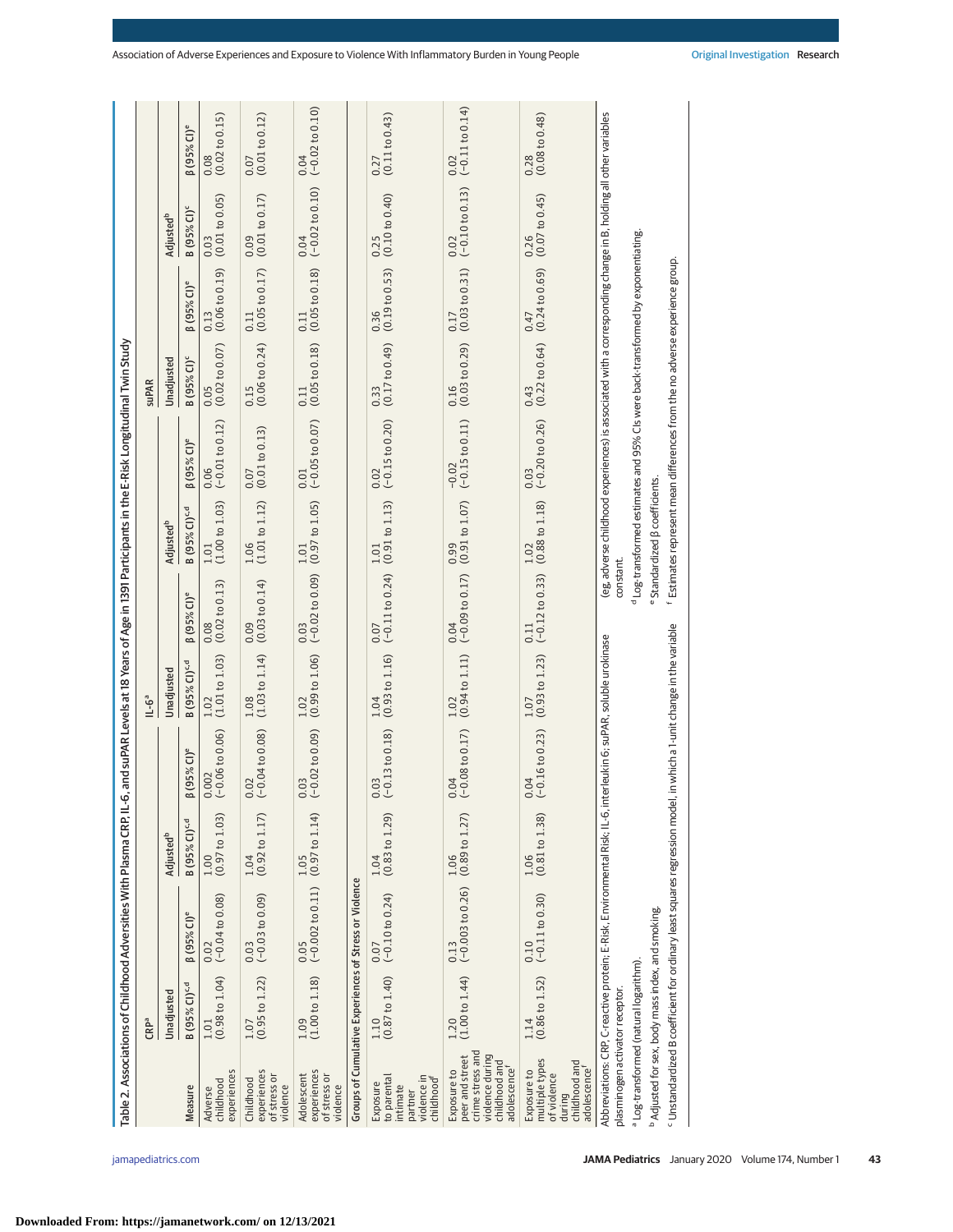young peoplewho underwent adverse experienceswas not specific to any particular type of adverse experience but was rather a function of cumulative exposure.

Home visitor ratings allowed us to investigate whether living in a nonhygienic home during childhood and adolescence explained the association between adverse experiences and inflammation. Cleanliness of the home was negatively correlated with levels of suPAR (*r* = −0.11; 95% CI, −0.17 to −0.05; *P* < .001) and IL-6 (*r* = −0.07; 95% CI, −0.12 to −0.005; *P* = .03) but not CRP (*r* = −0.04; 95% CI, −0.10 to 0.02;*P* = .22) (Table 1). When controlling for cleanliness of the home, all adverse experience exposures remained associated with elevated suPAR level at 18 years of age (eTable 5 in the [Supplement\)](https://jamanetwork.com/journals/jama/fullarticle/10.1001/jamapediatrics.2019.3875?utm_campaign=articlePDF%26utm_medium=articlePDFlink%26utm_source=articlePDF%26utm_content=jamapediatrics.2019.3875).

Childhood SES was negatively correlated with levels of suPAR (*r* = −0.16; 95% CI, −0.22 to −0.10; *P* < .001) and IL-6 (*r* = −0.10; 95% CI, −0.16 to −0.03; *P* = .002) but not CRP (*r* = −0.05; 95% CI, −0.11 to 0.01; *P* = .09) (Table 1). When controlling for SES, all adverse experience exposures remained associated with elevated suPAR level at 18 years of age (eTable 5 in the [Supplement\)](https://jamanetwork.com/journals/jama/fullarticle/10.1001/jamapediatrics.2019.3875?utm_campaign=articlePDF%26utm_medium=articlePDFlink%26utm_source=articlePDF%26utm_content=jamapediatrics.2019.3875).

## Importance of suPAR in Adverse Experience–Associated Inflammation

Adverse experiences were associated with suPAR apart from any association with CRP and IL-6 (eTable 5 in the [Supple](https://jamanetwork.com/journals/jama/fullarticle/10.1001/jamapediatrics.2019.3875?utm_campaign=articlePDF%26utm_medium=articlePDFlink%26utm_source=articlePDF%26utm_content=jamapediatrics.2019.3875)[ment\)](https://jamanetwork.com/journals/jama/fullarticle/10.1001/jamapediatrics.2019.3875?utm_campaign=articlePDF%26utm_medium=articlePDFlink%26utm_source=articlePDF%26utm_content=jamapediatrics.2019.3875). Measuring suPAR in addition to CRP or IL-6 increased the association between stress exposure and inflammatory burden. For example, after adjusting for CRP and IL-6 levels, each additional adverse childhood experience was associated with a 0.05-mL (95% CI, 0.03-0.07 ng/mL) increase in suPAR, each additional severe childhood experience of stress or violence was associated with a 0.14-ng/mL (95% CI, 0.06-0.22 ng/mL) increase in suPAR, and each additional severe adolescent experience of stress or violence was associated with a 0.10 ng/mL (95% CI, 0.04-0.16 ng/mL) increase in suPAR. Young people who were exposed to more ACEs, childhood stress and violence exposure, adolescent stress and violence exposure, and cumulative stress and violence exposure were significantly more likely to have elevated levels of both CRP and su-PAR at 18 years of age (ACEs: OR, 1.41; 95% CI, 1.16-1.71;*P* < .001; childhood stress and violence exposure: OR, 1.33; 95% CI, 1.12- 1.57; *P* = .001; adolescent stress and violence exposure: OR, 1.28; 95% CI, 1.05-1.56; *P* = .02; cumulative stress and violence exposure: OR, 2.51; 95% CI, 1.27-4.97; *P* = .008) (Figure, A, and eTable 6 in the [Supplement\)](https://jamanetwork.com/journals/jama/fullarticle/10.1001/jamapediatrics.2019.3875?utm_campaign=articlePDF%26utm_medium=articlePDFlink%26utm_source=articlePDF%26utm_content=jamapediatrics.2019.3875) as well as elevated levels of IL-6 and suPAR at 18 years of age (ACEs: OR, 1.39; 95% CI, 1.13-1.71;*P* = .002; childhood stress and violence exposure: OR, 1.34; 95% CI, 1.11-1.63; *P* = .003; adolescent stress and violence exposure: OR, 1.35; 95% CI, 1.12-1.64; *P* = .002; cumulative stress and violence exposure: OR, 3.04; 95% CI, 1.61- 5.73; *P* < .001) (Figure, B, and eTable 6 in the [Supplement\)](https://jamanetwork.com/journals/jama/fullarticle/10.1001/jamapediatrics.2019.3875?utm_campaign=articlePDF%26utm_medium=articlePDFlink%26utm_source=articlePDF%26utm_content=jamapediatrics.2019.3875).

However, adverse experiences were also prominent in the group of participants with low CRP and high suPAR (or low IL-6 and high suPAR) levels, who would inadvertently have been misclassified as having low inflammation if suPAR levels had not been measured. Similarly, the LCA revealed that young people who had elevated suPAR levels at 18 years of age in addition to elevated CRP and IL-6 levels had been exposed to more ACEs and childhood, adolescent, and cumulative stress and violence experiences compared with those with low levels of all 3 inflammatory biomarkers or with those with mainly high levels of CRP and IL-6 but not suPAR (Figure, C, and eTable 7 in the [Supplement\)](https://jamanetwork.com/journals/jama/fullarticle/10.1001/jamapediatrics.2019.3875?utm_campaign=articlePDF%26utm_medium=articlePDFlink%26utm_source=articlePDF%26utm_content=jamapediatrics.2019.3875).

# **Discussion**

In this 2-decade prospective cohort study, we tested the usefulness of a new biomarker, suPAR, to understand the biological association with stress in the first part of the life course. First, children exposed to adversities and to multiple forms of stress and violence during childhood and adolescence had elevated suPAR levels by the time they reached 18 years of age. The association could not be attributed to BMI, smoking, or living in unhygienic homes during that period. Second, suPAR levels appear to add information about the health implications of stressful experiences in childhood beyond themore established biomarkers CRP and IL-6.We observed the strongest associations between stress exposure and inflammation when combining biomarkers, and we also found that adverse experiences were prominent in the group of participants with low CRP or low IL-6 level, who would have inadvertently been assigned to the low inflammation group if suPAR levels had not been assayed. These results replicate findings from the Dunedin Longitudinal Study, $^{14}$  which found that exposure to ACEs was associated with elevated levels of suPAR at midlife. Thus, suPAR may be a valuable adjunct to estimating inflammatory burden that may be associated with childhood stress exposure. This conclusion was supported by an LCA that revealed that young peoplewith elevated inflammation could be separated into 2 categories: those with elevated CRP and IL-6 levels and those with elevated CRP, IL-6, and suPAR levels, the latter of which had stronger associations with adverse experiences.

Inflammation has been the target of investigation for researchers seeking to understand the biological variables associated with stress. Much of this work has relied on measuring CRP and IL-6 levels. A meta-analysis<sup>4</sup> revealed significant associations between ACEs and levels of these 2 inflammatory biomarkers. However, effects were small, and more than half of the studies, many of which were well powered, did not reveal positive associations.

Part of the difficulty may be that traditional markers of inflammation mix historical and acute effects; for example, CRP and IL-6 are involved in the acute-phase response. suPAR, the soluble form of uPAR, has been put forward as a marker of chronic inflammation. The expression and shedding of uPAR are upregulated under inflammatory conditions and in response to immunologic stimuli.<sup>37,38</sup> Thus, the suPAR level is elevated in many diseases with an inflammatory component, $^{21}$ whereas it is generally low, although still detectable, in healthy individuals.<sup>39</sup> Common risk factors for chronic disease, such as smoking and morbid obesity, are linked to elevated suPAR levels, <sup>40</sup> and elevated suPAR levels are associated with development and progression of disease and adverse outcomes, including mortality.<sup>20</sup> In contrast to many markers of inflammation, which are labile and rapidly upregulated and downregulated, <sup>41,42</sup> suPAR appears to be more stable and less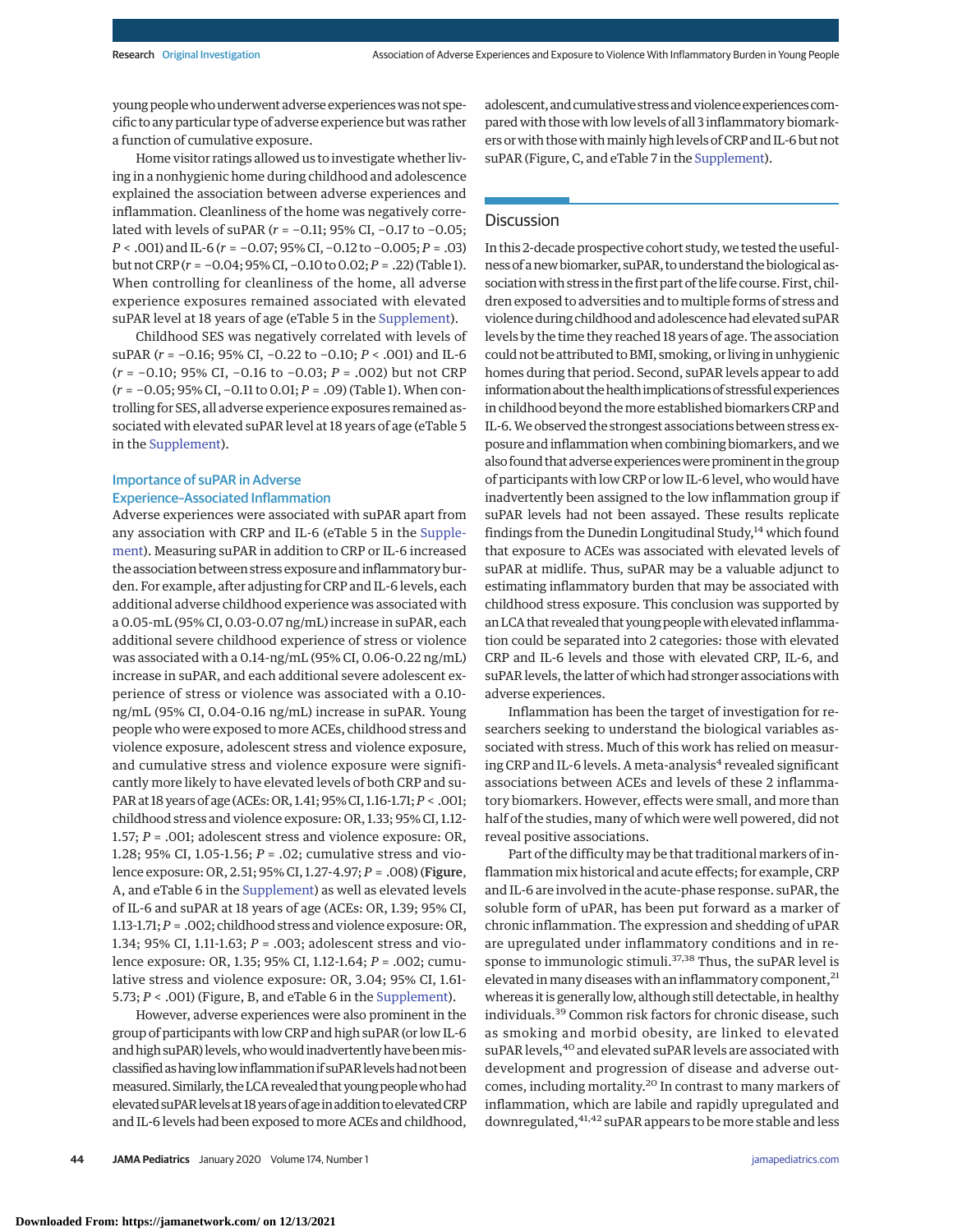

[jamapediatrics.com](http://www.jamapediatrics.com/?utm_campaign=articlePDF%26utm_medium=articlePDFlink%26utm_source=articlePDF%26utm_content=jamapediatrics.2019.3875) **(Reprinted) JAMA Pediatrics** January 2020 Volume 174, Number 1 **45**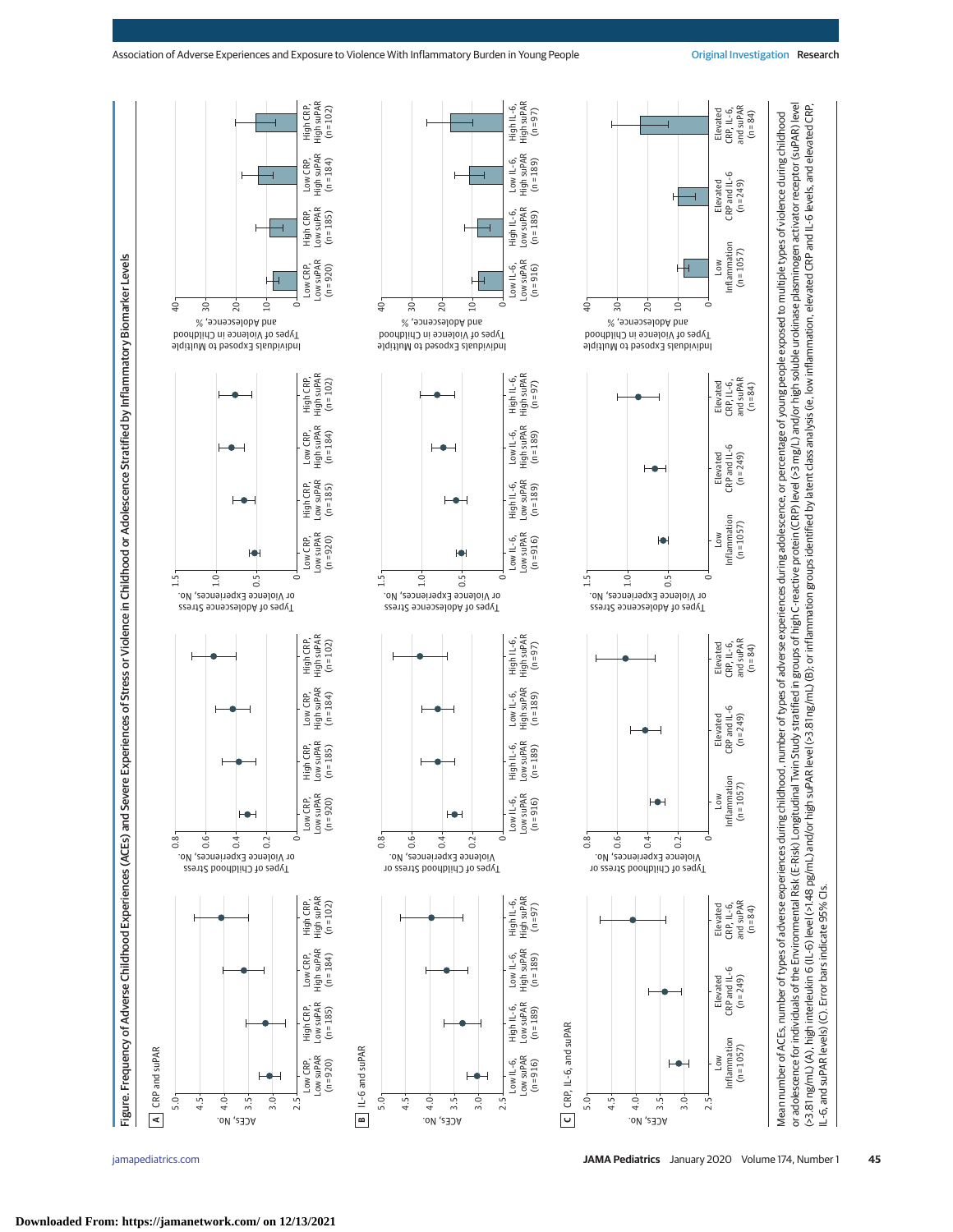sensitive to acute influences<sup>43</sup> and does not fluctuate with circadian rhythm.<sup>44</sup> Of the 2 categories of elevated inflammation identified by the LCA in this study, the one with elevated suPAR in addition to CRP and IL-6 was more strongly associated with stress and violence exposure during childhood and adolescence than the one with mainly elevated CRP and IL-6 levels. This finding supports the conclusion that adding su-PAR to CRP and IL-6 measurement may improve the assessment of chronic inflammation associated with early-life stress.

## Limitations

This study has limitations. First, plasma samples were only available for 1448 participants in the longitudinal study. However, no significant stress-exposure differences were found between participants who did and did not provide blood samples. Second, we studied twins, who may not represent singletons. However, the same pattern of associations between adverse experiences and suPAR levels was found in the Dunedin Longitudinal Study cohort of singletons.14Third, although the distributional properties of suPAR are appealing for research purposes, the optimal threshold for its use as a diagnostic biomarker has not yet been determined. Fourth, the detected effect sizes were modest for suPAR, although this is to be expected in a sample of generally healthy young adults.Moreover, after we examined cumulative adverse experiences, effect sizes increased, a finding that underscores the importance of evaluating multiple risk factor exposures rather than any single exposure.<sup>45</sup> Fifth, we collected inflammation data for the first

time only in participants at 18 years of age, preventing us from analyzing the association of stress and violence exposure with inflammation trajectories over time. Longitudinal studies of suPAR are needed. In addition, randomized clinical trials of interventions intended to reduce effects of violence exposure should include inflammation biomarkers as outcome measures.<sup>46</sup> One study<sup>47</sup> found that favorable lifestyle changes were associated with reduced suPAR levels, suggesting suPAR as an outcome measure for studies of potential reversibility of chronic inflammation associated with early-life risk exposures. Sixth, we were able to identify risk factors associated with elevated suPAR levels, but because of the observational study design, we cannot rule out noncausal, alternative explanations of the associations.

## **Conclusions**

Inflammation has been suggested to fill the black box that connects childhood stress exposure to poor adult health, and it is under vigorous investigation.<sup>48</sup> The results of the present study suggest that adult inflammation is associated with childhood stress exposure, $2$  with inflammation beginning by the time young people exposed to stress reach 18 years of age. Along with a previous report,  $14$  the present study suggests that adding information about suPAR to traditional biomarkers of inflammation may improve the measurement of stress-related inflammatory burden.

#### ARTICLE INFORMATION

**Accepted for Publication:** May 31, 2019. **Published Online:** November 4, 2019.

doi[:10.1001/jamapediatrics.2019.3875](https://jamanetwork.com/journals/jama/fullarticle/10.1001/jamapediatrics.2019.3875?utm_campaign=articlePDF%26utm_medium=articlePDFlink%26utm_source=articlePDF%26utm_content=jamapediatrics.2019.3875)

**Open Access:** This is an open access article distributed under the terms of the [CC-BY License.](https://jamanetwork.com/journals/jamapediatrics/pages/instructions-for-authors?utm_campaign=articlePDF%26utm_medium=articlePDFlink%26utm_source=articlePDF%26utm_content=jamapediatrics.2019.3875#SecOpenAccess) © 2019 Rasmussen LJH et al.JAMA Pediatrics.

**Author Affiliations:** Department of Psychology and Neuroscience, Duke University, Durham, North Carolina (Rasmussen, Moffitt, Harrington, Houts, Sugden, Williams, Caspi); Clinical Research Centre, Copenhagen University Hospital Amager and Hvidovre, Hvidovre, Denmark (Rasmussen, Eugen-Olsen); Department of Psychiatry and Behavioral Sciences, Duke University School of Medicine, Durham, North Carolina (Moffitt, Caspi); Center for Genomic and Computational Biology, Duke University, Durham, North Carolina (Moffitt, Caspi); Social, Genetic, and Developmental Psychiatry Centre, Institute of Psychiatry, Psychology, and Neuroscience, King's College London, London, United Kingdom (Moffitt, Arseneault, Danese, Fisher, Matthews, Caspi); Department of Child and Adolescent Psychiatry, Institute of Psychiatry, Psychology, and Neuroscience, King's College London, London, United Kingdom (Danese); National and Specialist Child and Adolescent Mental Health Services Trauma, Anxiety, and Depression Clinic, South London and Maudsley National Health Service Foundation Trust, London, United Kingdom (Danese).

**Author Contributions:** Drs Rasmussen and Houts had full access to all of the data in the study and

take responsibility for the integrity of the data and the accuracy of the data analysis. Concept and design: Rasmussen, Moffitt, Arseneault, Danese, Eugen-Olsen, Caspi. Acquisition, analysis, or interpretation of data: Rasmussen, Moffitt, Arseneault, Danese, Fisher, Harrington, Houts, Matthews, Sugden, Williams, Caspi.

Drafting of the manuscript: Rasmussen, Moffitt. Critical revision of the manuscript for important intellectual content: All authors. Statistical analysis: Rasmussen, Houts, Caspi.

Obtained funding: Moffitt, Arseneault, Danese, Caspi.

Administrative, technical, or material support: Arseneault, Danese, Fisher, Harrington, Sugden, Williams, Caspi.

Supervision: Moffitt, Eugen-Olsen, Caspi.

**Conflict of Interest Disclosures:** Dr Rasmussen reported receiving grants from ViroGates A/S outside the submitted work. Dr Eugen-Olsen reported receiving personal fees from CSO in ViroGates, being a shareholder in ViroGates outside the submitted work, and having a patent to methods of selecting and treating subjects with low-grade inflammation and metabolic disorders issued and licensed. No other disclosures were reported.

**Funding/Support:** The Environmental Risk Longitudinal Twin Study is funded by grant G1002190 from the Medical Research Council. This study was supported by grant HD077482 from the National Institute of Child Health and Development and the Jacobs Foundation, postdoctoral fellowship award R288-2018-380 (Dr Rasmussen) from the Lundbeck Foundation, British Academy Mid-Career

Fellowship MD\170005 (Dr Fisher), MQ Mental Health Charity (Dr Fisher), and a Mental Health Leadership Fellowship (Dr Arseneault) for the UK Economic and Social Research Council.

**Role of the Funder/Sponsor:** The funding sources had no role in the design and conduct of the study; collection, management, analysis, and interpretation of the data; preparation, review, or approval of the manuscript; and decision to submit the manuscript for publication.

**Additional Contributions:** We thank the study mothers and fathers, the twins, and the twins' teachers for their participation and the members of the Environmental Risk Longitudinal Twin Study team.

#### **REFERENCES**

**1**. Felitti VJ, Anda RF, Nordenberg D, et al. Relationship of childhood abuse and household dysfunction to many of the leading causes of death in adults: the Adverse Childhood Experiences (ACE) study. Am J Prev Med. 1998;14(4):245-258. doi[:10.](https://dx.doi.org/10.1016/S0749-3797(98)00017-8) [1016/S0749-3797\(98\)00017-8](https://dx.doi.org/10.1016/S0749-3797(98)00017-8)

**2**. Danese A, Baldwin JR. Hidden wounds? inflammatory links between childhood trauma and psychopathology. Annu Rev Psychol. 2017;68: 517-544. doi[:10.1146/annurev-psych-010416-044208](https://dx.doi.org/10.1146/annurev-psych-010416-044208)

**3**. Singh T, Newman AB. Inflammatory markers in population studies of aging. Ageing Res Rev. 2011;10 (3):319-329. doi[:10.1016/j.arr.2010.11.002](https://dx.doi.org/10.1016/j.arr.2010.11.002)

**4**. Baumeister D, Akhtar R, Ciufolini S, Pariante CM, Mondelli V. Childhood trauma and adulthood inflammation: a meta-analysis of peripheral C-reactive protein, interleukin-6 and tumour necrosis factor-α. Mol Psychiatry. 2016;21(5): 642-649. doi[:10.1038/mp.2015.67](https://dx.doi.org/10.1038/mp.2015.67)